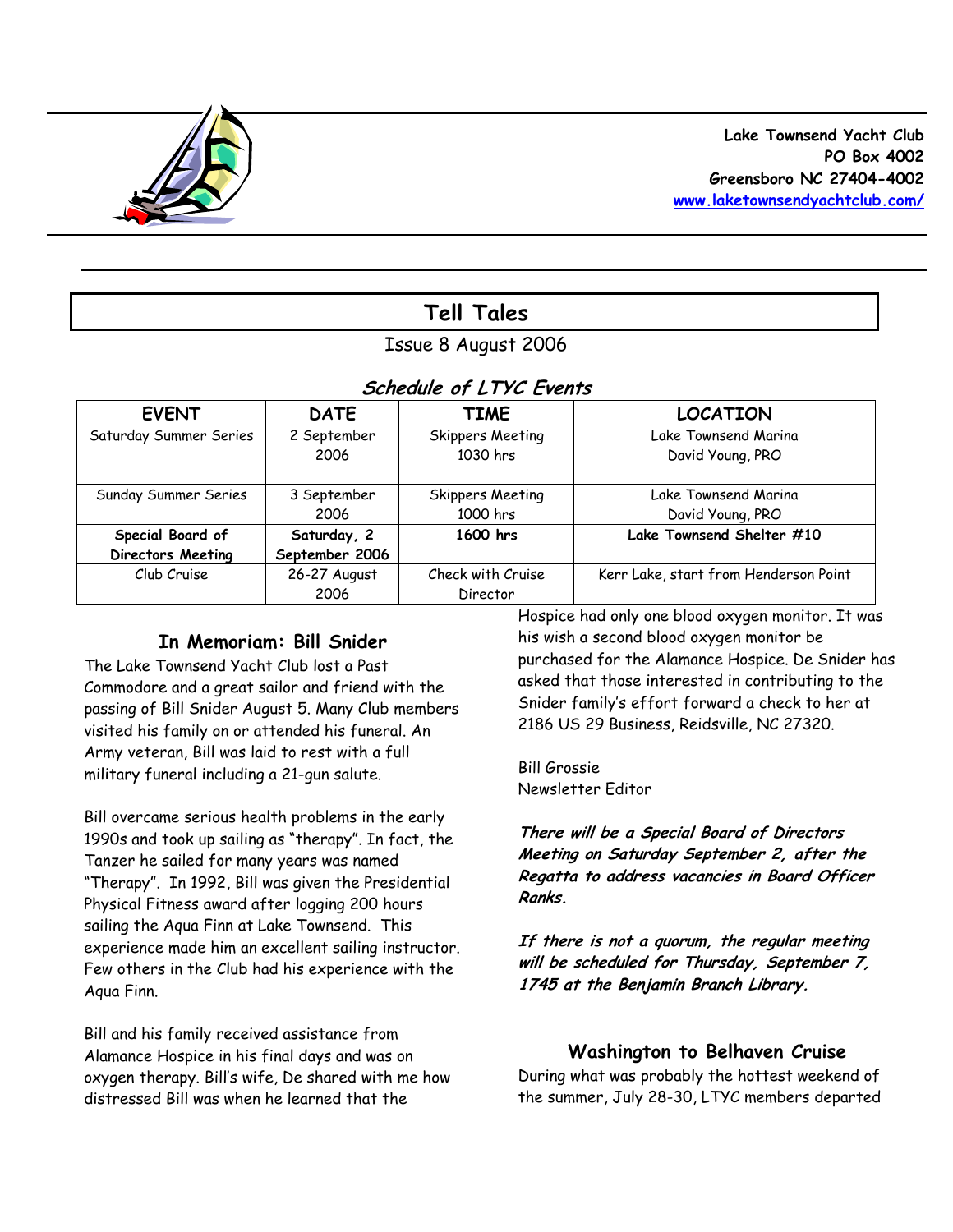from Washington on a Beneteau 311 with the destination of Belhaven. Lew and Chris Johnson and Sonja Grossie picked up the boat in Washington and sailed to Bath where Sam and Cynthia Reichelson and Bill Grossie joined them. After spending a night of thunderstorms and rain docked at the town dock in Bath they left Saturday morning for the long sail down river to the Pungo Junction then sail north to Belhaven. The southwest wind was favorable for the sail in both directions and after departing at 7:30 we arrived in Belhaven at 3:30 in the afternoon.

The Pungo River is part of the Intercoastal Waterway (ICW) so there are always a few boats to sail with and boats passing as they head south. As you might expect, the sail up the Pungo occasionally turns into a race of sorts. In keeping with this possibility, Bill could not resist a race as we sailed in front of, behind and next to a Morgan 41 that eventually overtook us as we neared the entrance to Belhaven.

The dockage with shore power and the very clean showers of Waterways Marina were greatly appreciated as we prepared for the three-block walk to the Fish Hook Café for dinner. After a leisurely meal we returned to the boat and sat in the marina gazebo to watch the sun set and to have our evening wine and cheese party. Lightning again lit up the sky to the north. By the time everyone was ready to turn in, the air conditioner had cooled the boat to a welcome 78 degrees.

Sunday dawned with clear skies and a brisk northwest wind. After coffee, fruit, bagels and scones, we turned the boat around and motored out the breakwater, set sails and held on for what was to be an exciting sail down the Pungo River. The northwest wind blew consistently at 10-15 knots with puffs over 20. We shortened, sail and then shortened sail again. As we rounded the Pungo-Pamlico River Junction navigation mark the wind subsided but shifted more to the west, so unfortunately it was an upwind beat for the long

twenty-mile trip upriver to return to Washington. The wind diminished to less than 8 knots, so to keep to our 4:30 return schedule, the sails were furled and we motored upriver. We had a enjoyable motor, as Sam, our ex-navy man took over the helm and skillfully navigated our way towards Washington.

The trip from Washington to Belhaven is an aggressive 85 nm trip that requires departing at 7:30 or earlier on Saturday and Sunday morning and at least 7-8 hours of sailing each day. The trip provides opportunity to do some coastal navigation, piloting, and plenty of practice chart reading and work with a GPS. It is a cruise I hope to do again soon, especially in cooler weather.

Submitted by Lew Johnson

Editor's note: Chris Johnson made the lemon scones and they were great!

**\*\*\*\*\*\*\*\*\*\*\*\*\*\*\*\*\*\*\*\*\*\*\*\*\*\*\*\*\*** 

#### **Junior Sailor Regatta Results**

Lake Townsend Yacht Club hosted the Junior Regatta on the first Saturday in August with three boats competing. Drew Dippel sailed a Pico, Ellen Duff sailed an Aqua Finn and Jennifer and Jacquelyn McGorty sailing a Pico. Ellen and Drew both won a race but on the second race, Drew's margin of victory was greater then Ellen's in the first race and therefore awarded first place. Ellen Duff was awarded second and the McGorty sisters finished third.

Thanks to everyone associated with the Junior Sailing Program this year.

**\*\*\*\*\*\*\*\*\*\*\*\*\*\*\*\*\*\*\*\*\*\*\*\*\*\*\*\*\*** 

#### **Tip of the Hat!**

A tip of the hat this month to George Bageant! By the time you received this newsletter, George will be into teaching his second sailing class of the year. Thanks, George for your contribution to the Club and its program.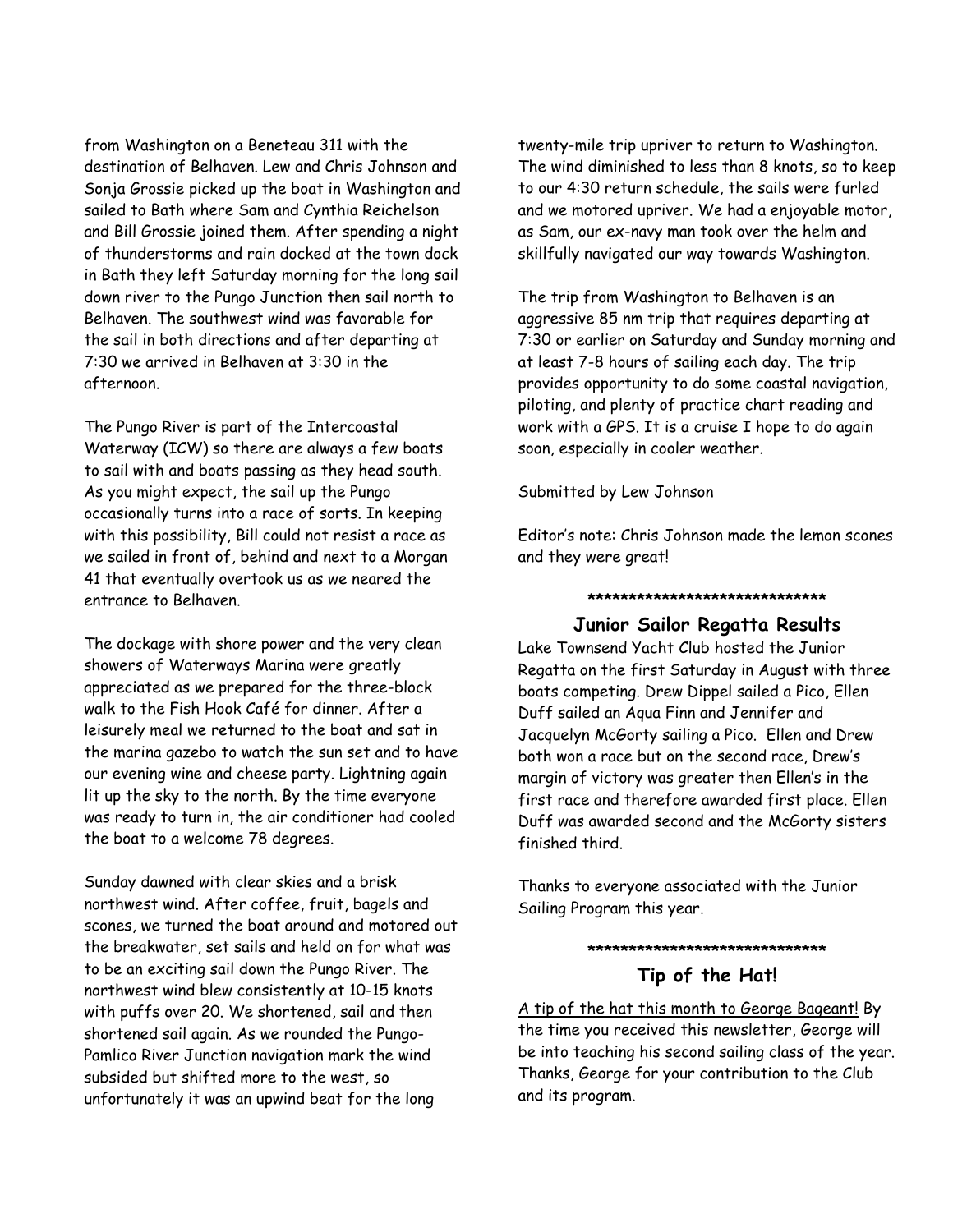A tip of the hat to Eric and Joleen Rasmussen. They have a hundred mile round trip each day traveling to Lake Townsend to teach a session of a sailing class. Thanks for your commitment, Eric and Joleen!

The sailing classes have been a great to introduce the community to sailing and the Lake Townsend Yacht Club. Several Board members and Past Commodores began sailing with a LTYC sailing class. A big thank you to all the instructors this year for a very successful year.

Joleen, Eric and Randy also did some repair on the City's aging rental fleet. Thanks!

\*\*\*\*\*\*\*\*\*\*\*\*\*\*\*\*\*\*\*\*\*\*\*\*\*\*\*\*\*

Congratulations to Eric Rasmussen who passed the US Sailing Judges Test last month.

**\*\*\*\*\*\*\*\*\*\*\*\*\*\*\*\*\*\*\*\*\*\*\*\*\*\*\*\*\***

#### SAILBOAT FOR SALE!

**Flying Scot 2941** - 1977 model . White hull/light blue deck \$4500. I have a used suit of sails, plus a brand new main and jib from Schurr sails still sealed in the box. Invoice \$1026.58. The trailer has complete new bearings and hubs, new wheels and wide tires to facilitate moving it by hand. also a 7.5 Sears outboard with external tank included. Call John Wickstead at 336-299-3804-H or 336-580-2328-Cell.

**18' Sol Cat catamaran** with trailer, yellow hulls, black trampoline and white main sail and jib. It has only been fresh water sailed and is in good condition. Wally Fox is asking \$750 or best offer. Contact Wally at 336-852- 2019.

#### **Lake Townsend Yacht Club Help Lines**

 **[rbc@triad.rr.com](mailto:rbc@triad.rr.com)**

**[hemphillj@gborocollege.edu](mailto:hemphillj@gborocollege.edu)**

**[lesliej@leaders.ccl.org](mailto:lesliej@leaders.ccl.org)** 

**336 629-2750 R [gbageant@hotmail.com](mailto:gbadgeant@hotmail.com)**

 **336 282-8367 R [arhawkes@earthlink.net](mailto:arhawkes@earthlink.net)**

**336 644-7207 R [lesliep@gborocollege.edu](mailto:lesliep@gborocollege.edu)** 

**336 282-7773 R [David.Duff@analog.com](mailto:David.Duff@analog.com)** 

 **336 908-3952 [valnieman@yahoo.com](mailto:valnieman@yahoo.com)**

**336 643-1730 R [wgrossie@infionline.net](mailto:wgrossie@infi.net)** 

**Commodore:**

**Races/Property: (Vice Commodore)** 

**Education: Randy Crum (Rear Commodore) 336 656-0970 R** 

**Finance: John Hemphill (Treasurer) 336 632-0864 R** 

**Publicity/History: Jean Leslie (Secretary) 336 644-7207 R** 

**Cruising: George Bageant** 

**Membership: Alan Hawkes** 

**Social: Paul Leslie** 

**Junior Sailing: David Duff** 

**Mayor's Cup Regatta: Valerie Nieman** 

**Newsletter/Directory: Bill Grossie** 

**Nominating:** Rudy Cordon **336-540-8848 [Rudycordon@hotmail.com](mailto:Rudycordon@hotmail.com)**

**Webmaster: Steve Raper** 

**[Steve.raper@greensboro-nc.gov](mailto:Steve.raper@greensboro-nc.gov)**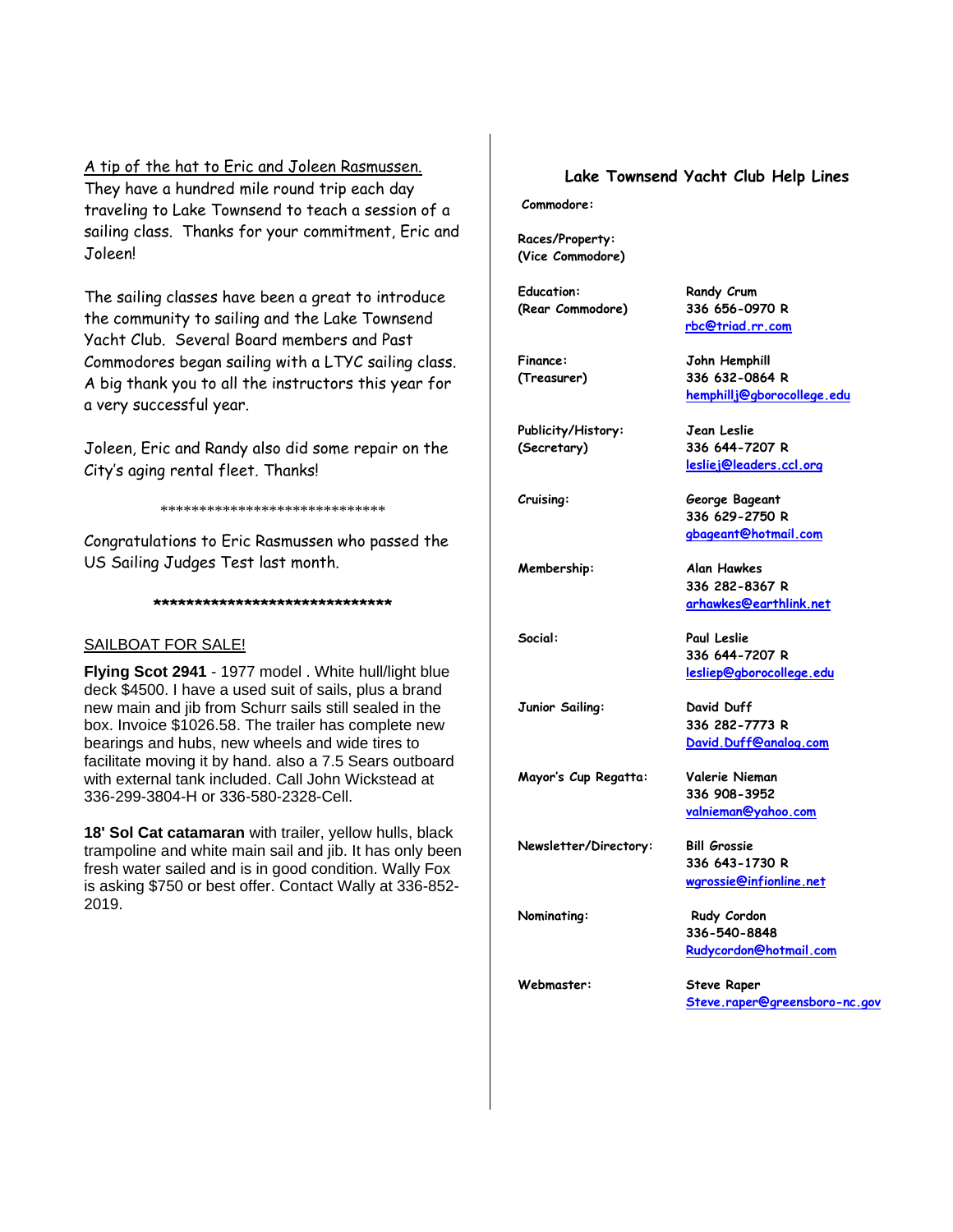#### **Call People. Go Sailing.**

In an effort to involve more sailors in the Club's Sailing Events and Racing Programs, this "Available to Crew" list is published in each newsletter. The people listed have taken our Learn to Sail class or have other previous sailing experience and are looking to get more time on the water. So, if you have a boat and would like to participate in the Summer or Frostbite Race Series, why don't you call one of these folks for your crew? Alternatively, if you need a cruising partner on your boat or would like to team with someone on one of the city sailboats for a day sail or a race, contact someone on this list. If you would like to add your name to the list, contact John Hemphill, Treasurer or Bill Grossie, Newsletter Committee (See the Help Lines box located in this newsletter).

|                          |              | Available To Crew |                           |
|--------------------------|--------------|-------------------|---------------------------|
| Name                     | Home Phone   | <b>Work Phone</b> | E-mail                    |
| <b>Bill Byrd</b>         | 336-635-1926 | N/A               |                           |
| Pamela Cheek             | 336-299-1948 | 336-832-7484      | pfcr4201@aol.com          |
| Chip Cromartie           | 336-601-0464 | 336-274-3559      | cromartie@triad.rr.com    |
| Lewis Johnson            | 336-656-4971 | 336-334-3448      | ljohnson12@triad.rr.com   |
| Paul/Jean Leslie         | 336-668-2874 | 336-272-7102 x276 | lesliep@gborocollege.edu  |
| Val Nieman               | 336-908-3976 |                   | valnieman@yahoo.com       |
| Cynthia & Sam Reichelson | 336-540-1279 | 336-273-2511      | reichelson@cs.com         |
| Deborah Stephenson       | 336-272-4517 | 336-279-3966      | Addyhouse@aol.com         |
| Jeff Taylor              | 336-674-3887 | 336-9544364       | kindredsouls@pipeline.com |
| Gary Wulf                | 336-674-2498 | 336-373-8361      | gkwulf@hahoo.com          |
| Uwe Heine                | 336 585-0951 | 336 436-7308      | collinn@netpath.net       |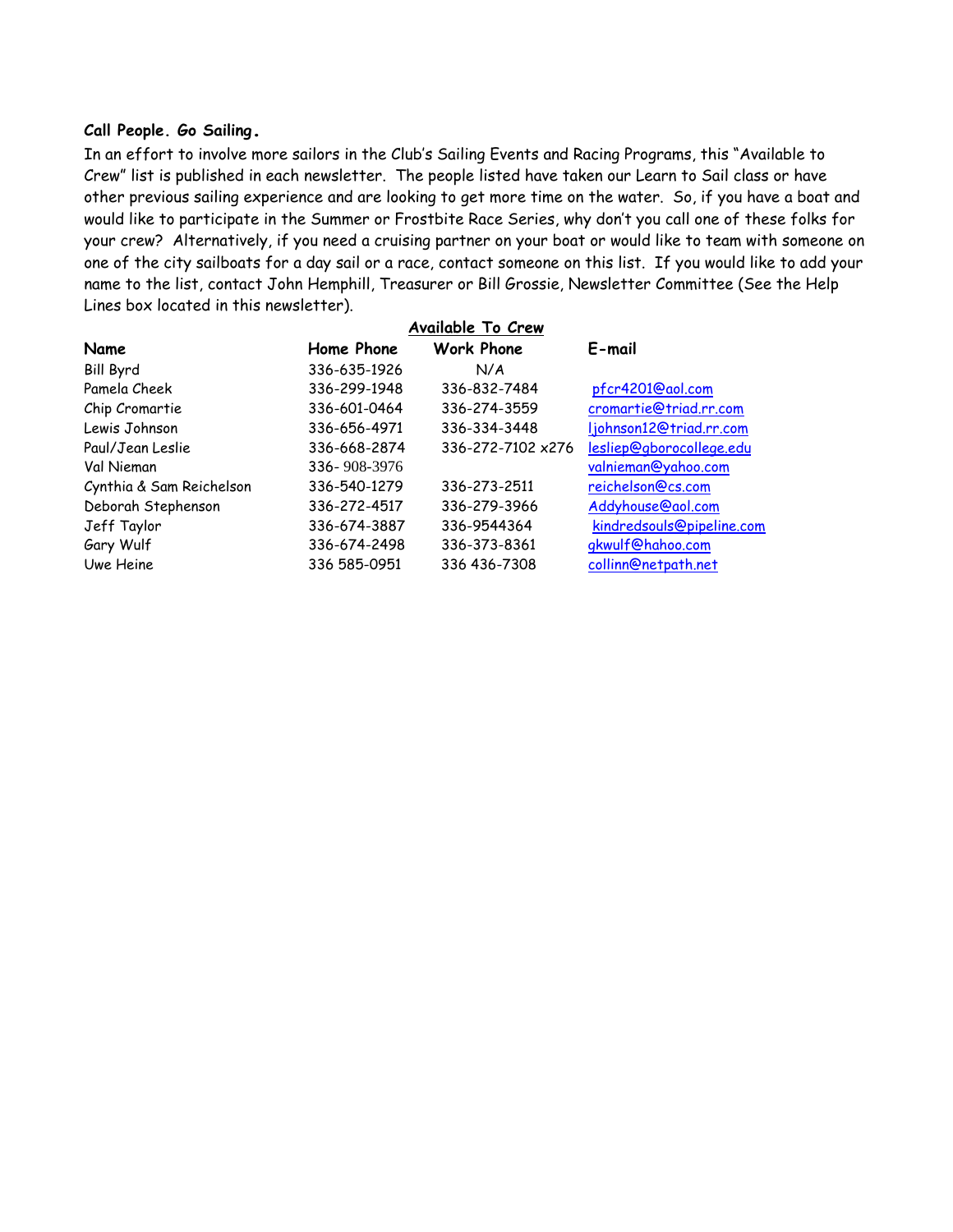# **SATURDAY SUMMER RACE SERIES**

#### **August 2006**

#### **Monohulls**

| <b>Skipper</b>              | <b>Boat</b>       | Race 1                   | Race 2         | Cumulative |
|-----------------------------|-------------------|--------------------------|----------------|------------|
| Hemphill, J                 | FS 4043           | 9                        | 8              | 43         |
| Warren, K**                 | LI 14932          | $\overline{7}$           | $\overline{7}$ | 39         |
| Thorn, P                    | <b>TNZ 1427</b>   |                          |                | 35         |
| Raper, D                    | <b>TNZ 1585</b>   | 5                        | 5              | 31         |
| Moates, B                   | FS 1939           | 8                        | 6              | 28         |
| Gunn, S                     | FS 1104           |                          |                | 20         |
| Fragakis, J                 | LS 166847         |                          |                | 18         |
| Byrd, B                     | NPT <sub>16</sub> |                          |                | 16         |
| Raper, S                    | FS 4051           | 6                        | 9              | 15         |
| Macklin, B                  | <b>TNZ 1543</b>   |                          |                | 12         |
| Russell, J                  | FS 2300           |                          |                | 12         |
| Jones, W                    | FS 4088           |                          |                | 11         |
| Grossie, B **               | $P-18$            |                          |                | 11         |
| Cordon, R                   | CAT142            | $\overline{\phantom{0}}$ |                | 8          |
| McCorty,                    | P-16 289          | 4                        | 4              | 8          |
| Bates, R                    | MCG25 3969        |                          |                | 7          |
| Khoury, E **                | <b>TNZ 1440</b>   |                          |                | 6          |
| Cromartie, $C^{\star\star}$ |                   | -                        |                | 6          |
| Bageant, G **               | <b>TNZ</b>        |                          |                | 6          |
| Hawkes, A **                | LI                |                          |                | 6          |
| Snider, B **                | <b>KITE 774</b>   |                          |                | 6          |
| Hobbs, J **                 |                   |                          |                | 6          |
| Gates, B **                 | F <sub>5</sub>    |                          |                | 6          |
| Reichelson, C**             |                   | $3*$                     | $3^{\star}$    | 6          |
| Leslie, P                   | <b>CAT142</b>     | 3                        | $\overline{c}$ | 5          |

#### **Isotopes**

| Skipper                 | <b>Boat</b>   | Race 1 | Race 2 | Cumulative |
|-------------------------|---------------|--------|--------|------------|
| Rasmussen, E **         | <b>ISO 42</b> | 5      |        | 38         |
| Wolf, $A^*$             | ISO 007       |        | 5      | 36         |
| Rasmussen, J **         | ISO 1027      |        |        | 28         |
| Duff, $D^{\star\star}$  | ISO 2450      |        |        | 26         |
| Moore, $G^{\star\star}$ | ISO 1776      |        |        | 13         |

## **Multihulls**

| Skipper                    | Boat             | Race                     | Race | Cumulative |
|----------------------------|------------------|--------------------------|------|------------|
| $B^{\star\star}$<br>Smith, | <b>FORN2 419</b> | $\overline{\phantom{0}}$ | -    |            |

\* - Race Committee

\*\*- Has served on Race Committee